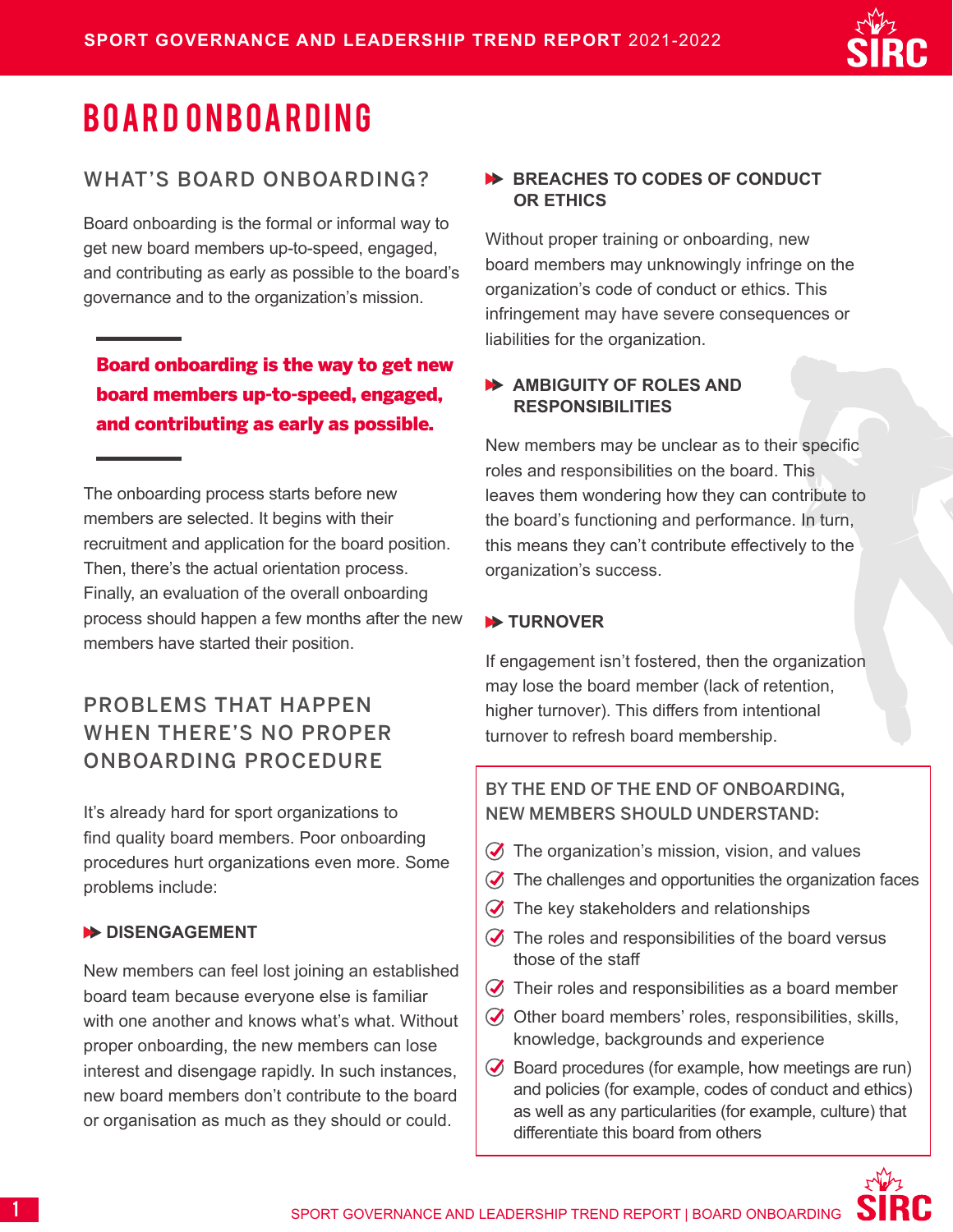## BEST PRACTICES AND RECOMMENDATIONS FOR EFFECTIVE ONBOARDING

To improve the chances of succeeding at board onboarding, sport organizations should consider a 3-step process. Step 1 covers board member recruitment, application, and selection. Step 2 is new member orientation and step 3 is onboarding evaluation (see Figure 1).

## **STEP 1 BOARD MEMBER RECRUITMENT, APPLICATION, AND SELECTION**

- 
- Have a formal onboarding process to ease the new member's transition onto the board, thereby setting up the board and organization for success.
- Have a governance or nomination committee oversee the selection process for new members.
- To find new board members, consider your volunteers, donors, key partners, academics, and even the broader sport or business community.
- Throughout this step, consider:
	- o The applicant's expertise and skills, focusing on those which would be particularly valuable for the board or organization to function properly
	- o The challenges and upcoming projects or opportunities for the organization as a whole
	- o Offering information early (during the recruitment process) about the potential member's roles and responsibilities as a board member and the time commitment that would be required of them

## **STEP 2 NEW MEMBER ORIENTATION**

- After selecting board members, their orientation should include one or more **special** meetings to let new members:
	- o Obtain a board manual
	- o Meet the board chair and CEO or Executive Director to learn about the board's role, decisionmaking processes, meeting procedures, board culture and practices, board-staff relationship, the staff's responsibilities, key stakeholders and relationships, strategic priorities and goals, and upcoming major projects and initiatives
	- o For members less comfortable with the financial and budgeting side, consider a meeting with the Chief Financial Officer, Treasurer or other individual in charge of budgeting for an overview of finance-related key principles and processes
	- o Meet the other board members (a get-to-know-you session) and get set up with a mentor (a more senior member of the board)



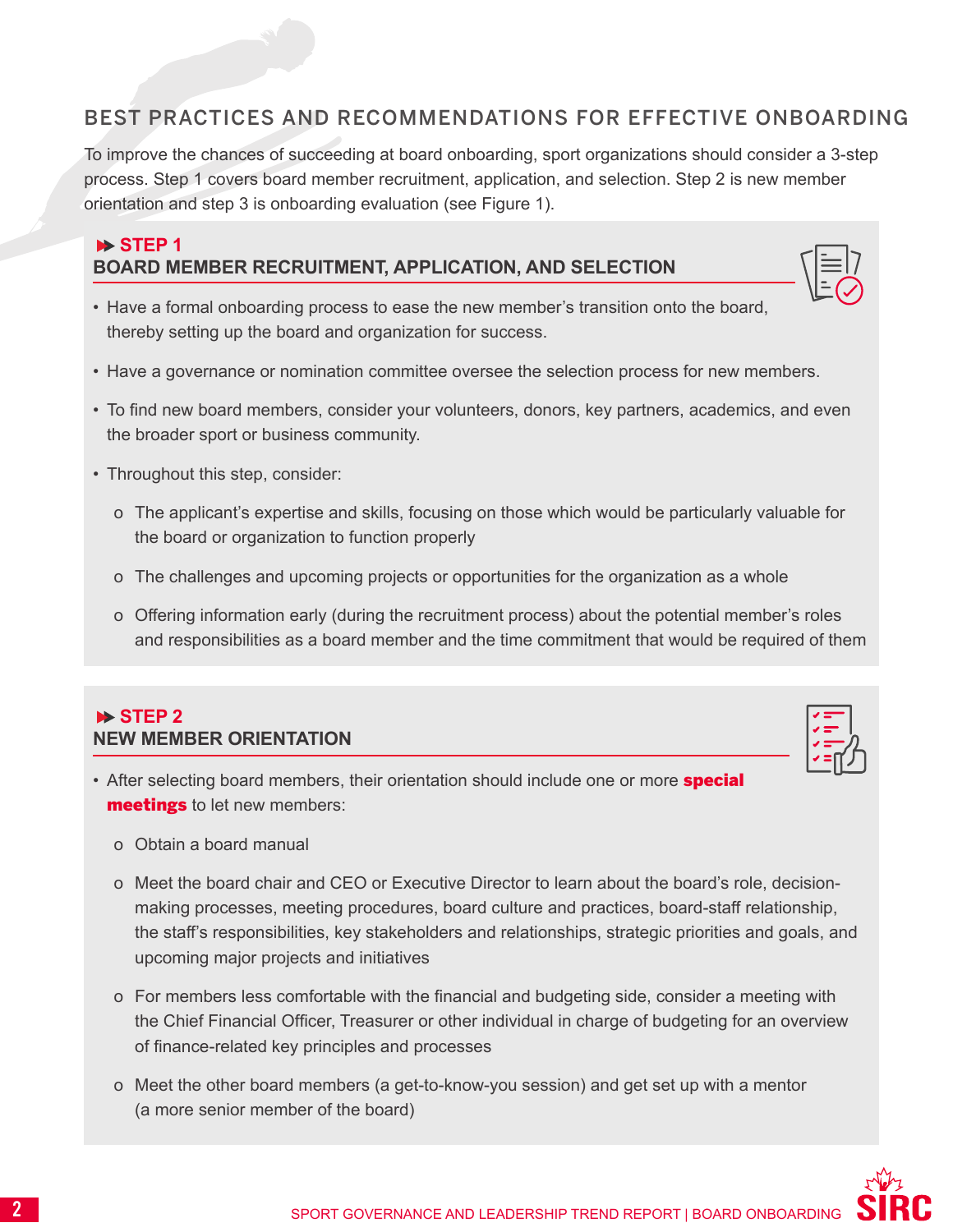

member's responsibilities to the organization and the organization's responsibilities to the member. This agreement should also consider the organization's code of conduct, ethics and potential conflicts of interests.

• Depending on the extent of information in the board manual, the new member may wish to conduct their own additional self-directed research

## about the organization or

sport. For example, reviewing the organization's website, consulting the organization's newsletters or accessing news articles. Such research can further develop the new member's understanding of the organization and the sport.

#### **THE BOARD MANUAL OR BINDER SHOULD INCLUDE:**

- $\checkmark$  Values
- Organizational constitution and by-laws
- $\angle$  List of abbreviations or acronyms commonly used by the board and organization
- $\checkmark$  Board member job description
- $\checkmark$  Board chair job description
- **✓ CEO or Executive Director job description**
- $\checkmark$  Board member biographies
- $\checkmark$  Board meeting calendar
- $\checkmark$  Board meeting processes
- **✓** Codes of conduct and ethics
- $\checkmark$  Committee list and descriptions
- $\checkmark$  Board terms of reference
- $\checkmark$  Organization's current strategic plan
- $\checkmark$  Previous year's annual report and audited financial statements as well as current budget
- Organizational chart
- $\sqrt{\ }$  Recent board meeting agendas and minutes
- $\checkmark$  Relevant policies like those for public relations, media (including social media), travel and reimbursement
- $\angle$  List of government laws or other policies relevant to the organization
- $\checkmark$  Sport-specific information (for example, sport disciplines, rules, culture, competition format)
- $\checkmark$  Details about key partners and stakeholders (for example, sport government authorities) and context (for example, national versus provincial or territorial versus community)

## **STEP 3 ONBOARDING EVALUATION**



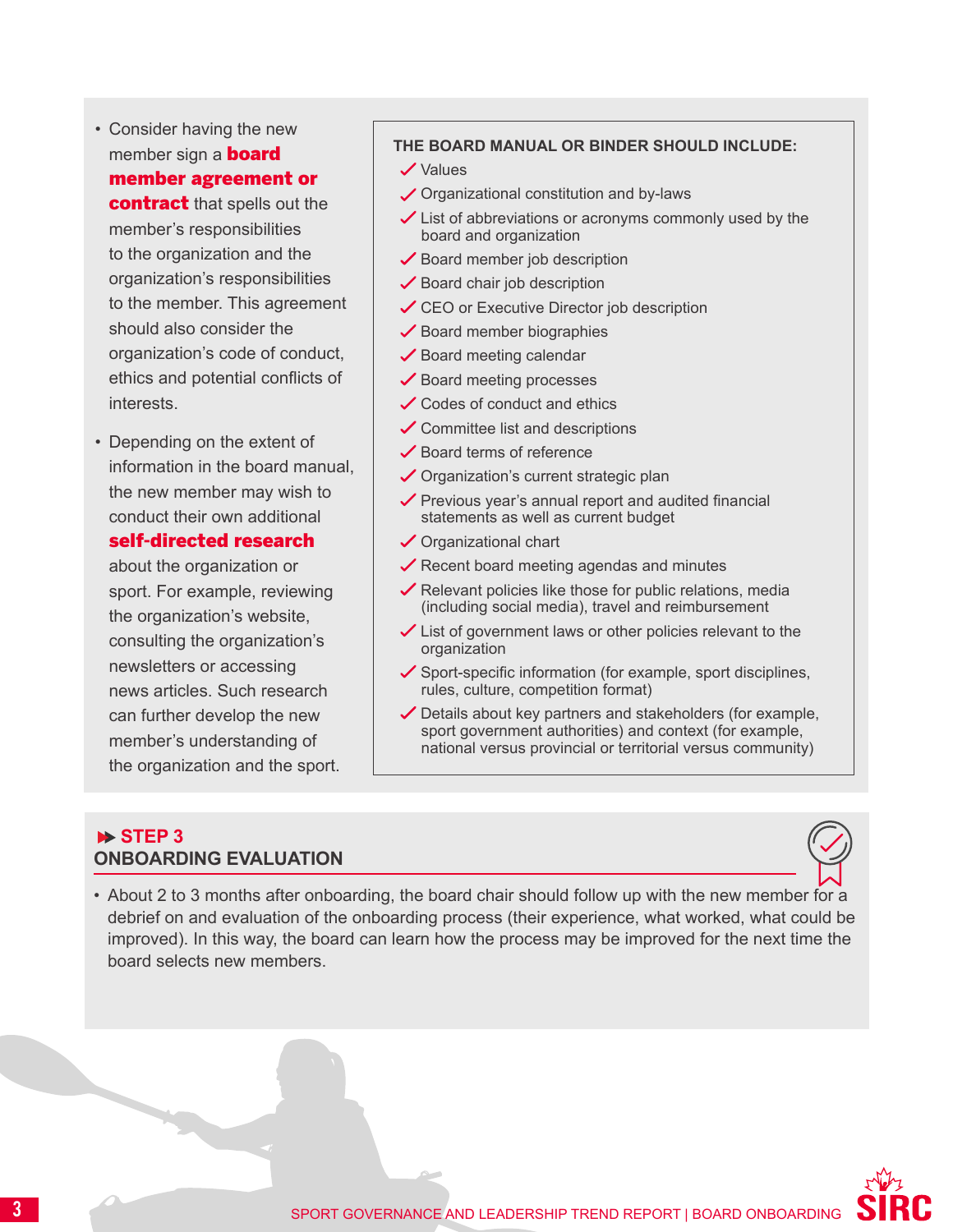#### Figure 1. New board member onboarding process



• Consider the applicant's skills and experience, organizational information (for example, current challenges), the potential responsibilities and time commitment for the new board member

sport or business community

- Treasurer or Chief Financial Officer) as well as with the other board members
- Board member agreement or contract signing
- New member self-directed research
- overall experience, what worked, what could be improved and how

A proper onboarding process for new board members deepens understanding of roles and responsibilities, fosters deeper engagement, helps respect the codes of conduct and ethics, and boosts the likelihood of retaining board members.



*This report was prepared for SIRC by Milena M. Parent and Erik L. Lachance.*